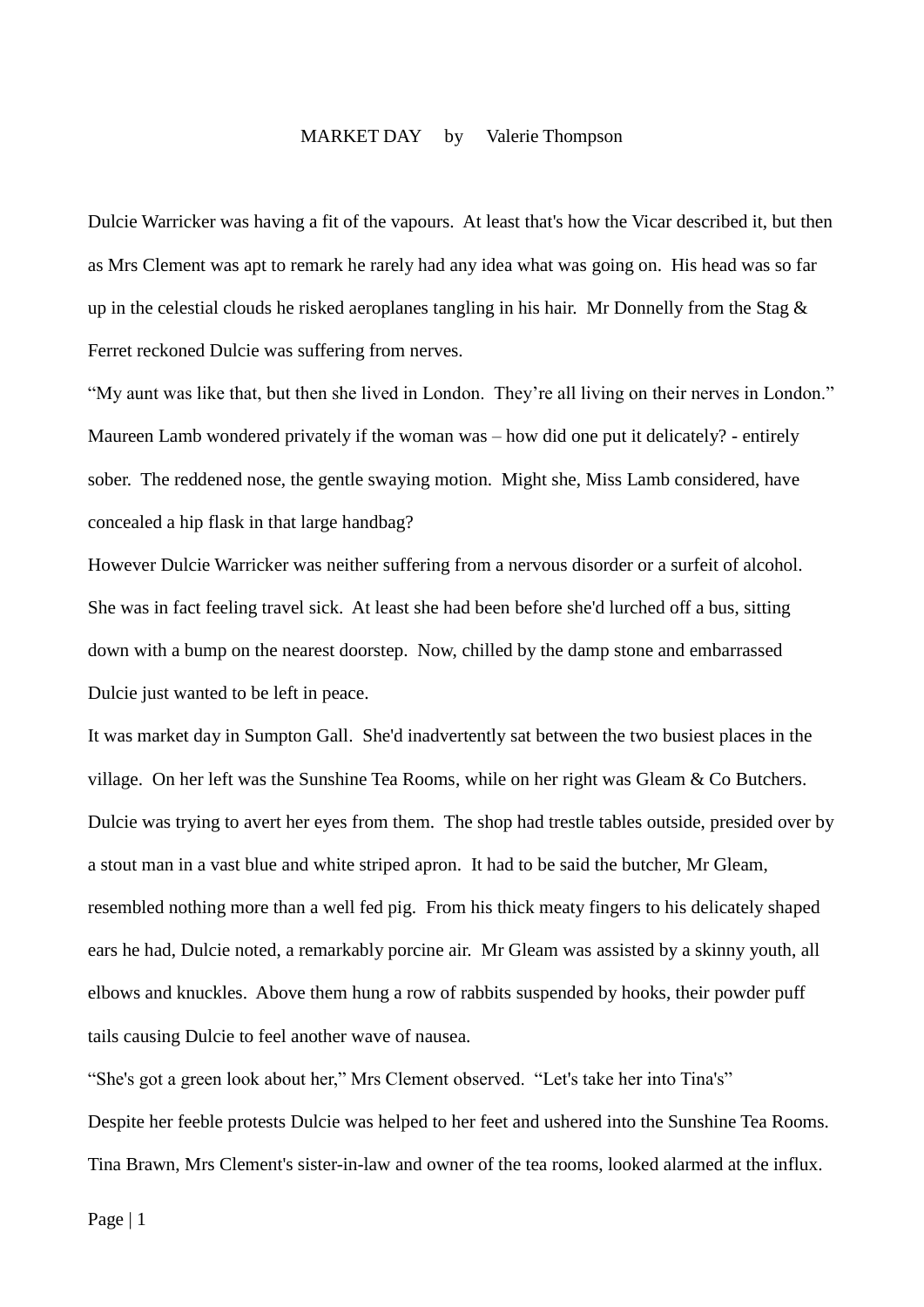"You're a very thoughtful woman," the Vicar was saying to Mrs Clement. "A good strong cup of tea is just what's needed."

Unknown to him Mrs Clement's motives weren't so pure. Nothing, she was thinking, would give her more pleasure as knowing someone was violently sick all over Tina's well-scrubbed floor, the hoity toity madam.

"I'm alright," Dulcie kept saying. "I'm much better." She allowed herself to be sat at a corner table and a cushion put behind her back.

"Tea with lots of sugar in it," Mrs Clement ordered.

"No, I don't take sugar," Dulcie told her, but Mrs Clement was adamant.

"It's good for shock."

"I haven't had a shock."

"Hmph." Mrs Clement folded her arms across her chest. "I'd be shocked if I found myself sat on a doorstep."

"I once found myself in a Sikh temple," the Vicar said. "Most interesting."

Mrs Clement decided she'd heard enough.

"I'll leave you in Miss Lamb's hands," she told Dulcie. "She used to be a nurse." She bustled out, and to Dulcie's relief the Vicar followed.

Miss Lamb gave a nervous smile and sat at Dulcie's table, perching on the chair as if ready to flee at any second. She was a small birdlike woman, neat in a drab grey. Dulcie felt a sense of pride about her own clothes, knowing her violet coloured skirt and jacket were much smarter. It occurred to her that she and Miss Lamb were about the same age, and noted Miss Lamb's lack of a wedding ring. Dulcie glanced at her own rings, the thin gold band worn despite the divorce, and the diamond solitaire she'd thought was real but had turned out to be a convincing fake, much like her exhusband.

"Here we are!"

Tina Brawn bore down upon them with a laden tea tray. The small table was soon home to an array

Page | 2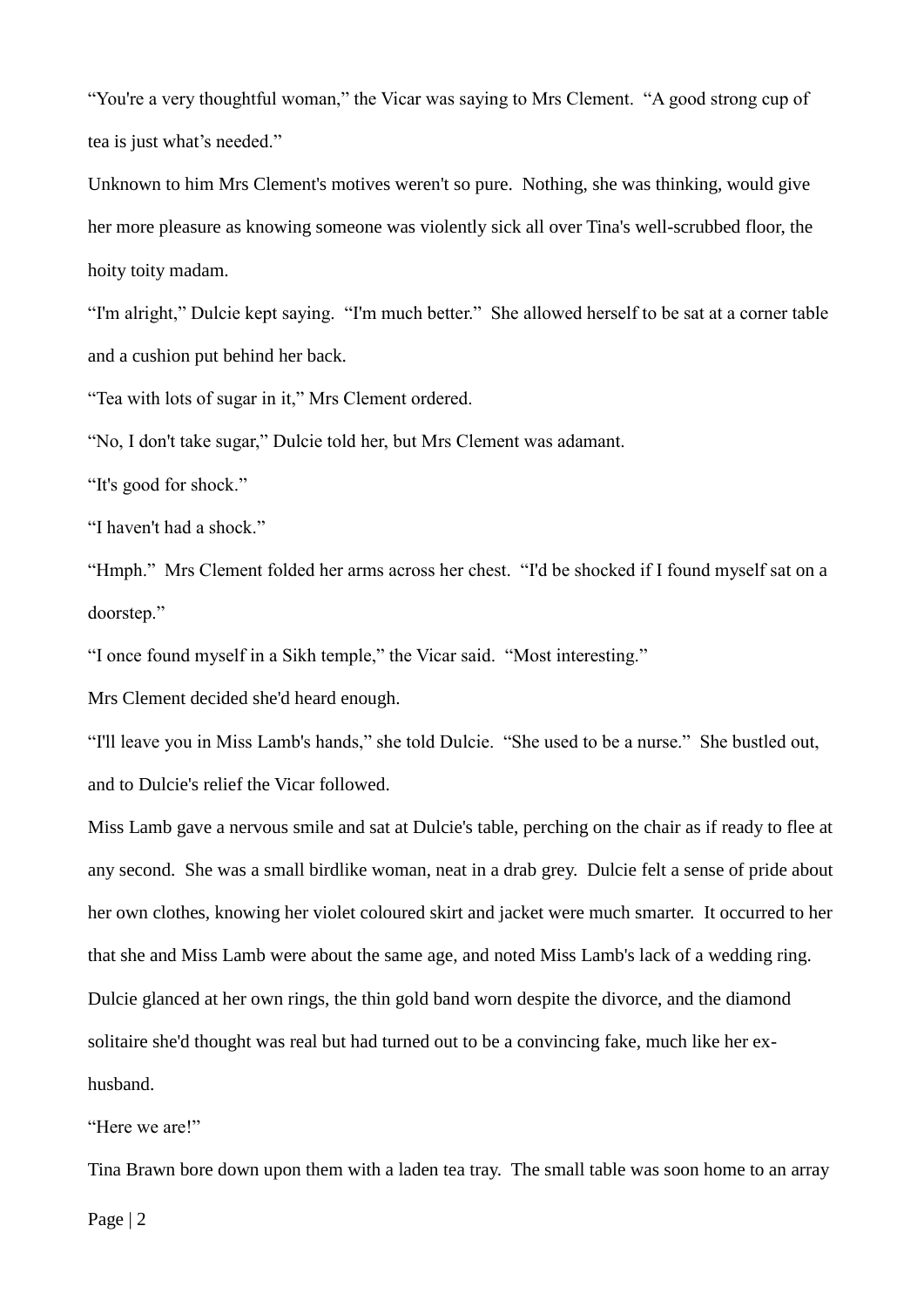of crockery.

"I hope the scones are fresh," Miss Lamb whispered to Dulcie, a remark not missed by Tina who gave her a deathly stare.

"All my cakes and sandwiches are made on the day, Maureen Lamb. "

"I'm sure they're splendid."

Dulcie's words were lost on Tina who stalked back to the counter.

"Oh dear," Miss Lamb whispered. "She's giving me the Evil Eye. Of course - " Miss Lamb's voice dropped even further. " - they do say her grandmother was a witch."

"A what?"

"A witch," Miss Lamb repeated. "But I mustn't gossip. You're looking better. It must be the tea, or as I call it, Nature's pick me up." She cocked her head to one side, eyes bright and inquisitive, reinforcing the idea Dulcie had of her as birdlike. "Are you," Miss Lamb asked, "visiting relatives in Sumpton Gall? Or perhaps you're here for market day? We've been famous for our market since Elizabeth times."

"Really?" Dulcie said, politely feigning interest as Miss Lamb gave her a potted history of the village. Out of the corner of her eye she saw Tina pretending to rearrange a vase of chrysanthemums. When Miss Lamb's voice eventually petered out Tina Brawn asked,

"Everything alright?"

"Oh yes," Dulcie reassured her. "Splendid scones."

"Mine was a tiny bit dry," Miss Lamb said, earning another of Tina's glares. At that moment the tea room door opened and Mr Gleam walked in. He was still wearing his striped apron, and there were dark rust coloured stains on it. His was a very masculine presence in the dainty, doily filled room. "Tina, love, can you change a twenty? Everyone's paying me in notes today." He smiled toward Dulcie and Miss Lamb. "As long as I'm making money, eh?"

"Oh, yes. Indeed," Miss Lamb said, blushing. Dulcie could feel her own cheeks pinking up as the butcher said in a friendly fashion,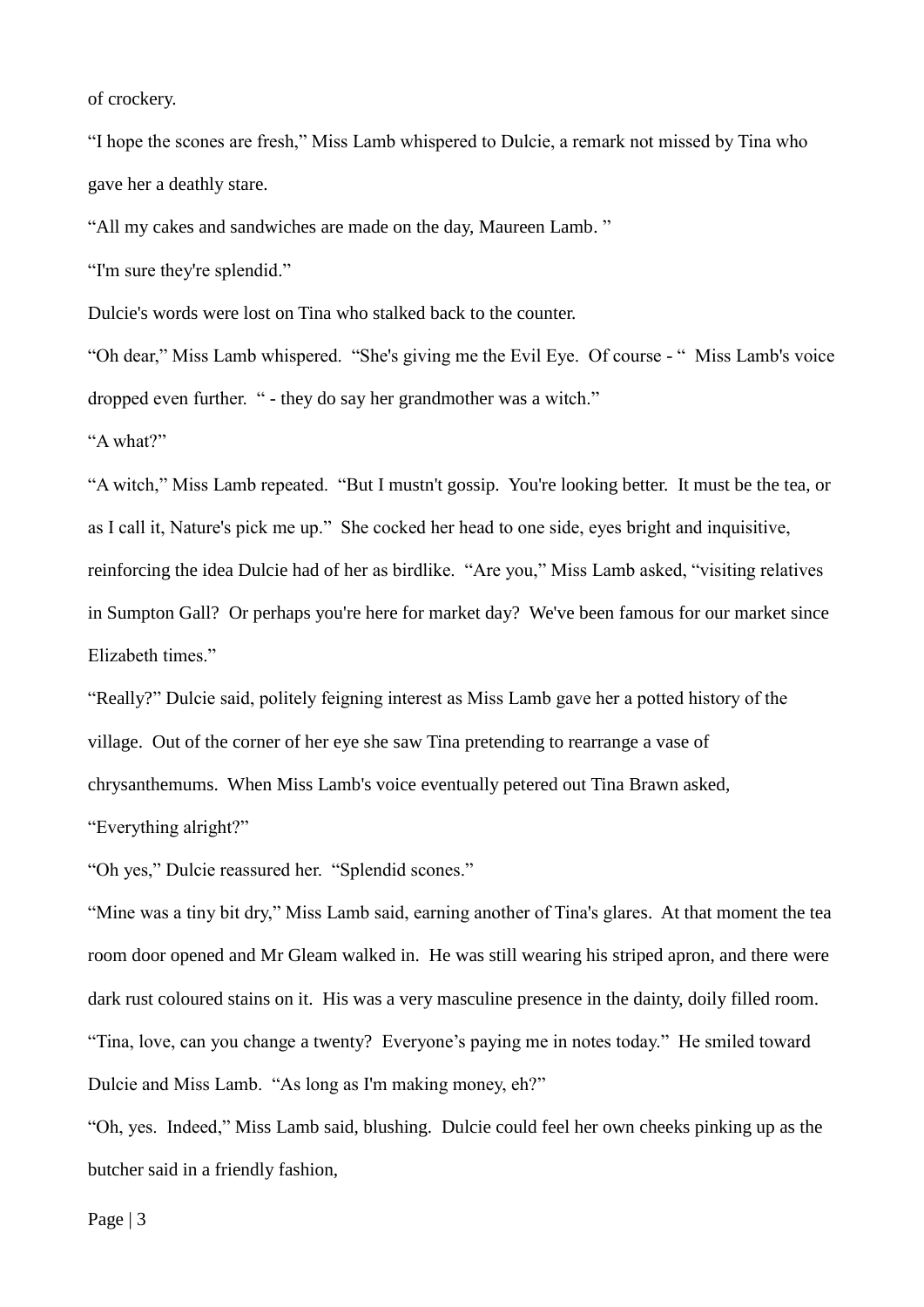"You're the lady who was ill, aren't you? Feeling better?"

"Yes." Dulcie nodded. "Thank you."

"You're in good hands with Miss Lamb," he said. "Used to be a nurse."

"Geriatrics," Miss Lamb told Dulcie, looking pleased. "It was a real vocation."

"She nursed my father," Mr Gleam said. "Made the old chap's last days very comfortable." He

might've said more but Tina thrust a bag of coins into his hand.

"There you go, Ronald. Lots of pound coins."

"You're a lifesaver, Tina. Oh - " He slapped his forehead with his palm. "Those chops! I knew I'd forgotten something. Hang on."

As he left the shop Dulcie saw a look pass between Tina and Miss Lamb. Tina dropped her voice to a murmur, leaning closer to their table.

"She didn't turn up, that internet woman."

"Didn't turn up?" Miss Lamb said.

"Ronald sat in the bar at the Stag & Ferret in his best suit and tie," Tina told them. "He had a small bunch of flowers. Nice, but nothing fancy. The barmaid said he'd booked a table at The Granary." "Goodness!" Miss Lamb was clearly surprised. "It's expensive. I'd heard it's £10 for a starter." "More like £14," Tina declared. "Daylight robbery. £14 for a sliced pear, rocket and a couple of walnuts, I ask you. They should get Dick Turpin working there."

A wistful expression settled on Miss Lamb's face.

"I'd love a meal there."

Tina gave an expressive sniff.

"Chance'd be a fine thing. I'm lucky if my husband buys me a ploughman's. Anyway, shush up. He's back."

They clammed up as Mr Gleam came back bearing a tightly wrapped package.

"Here you go, Tina. They'll cook a treat."

"Thanks Ronald. We'll have them for dinner."

Page | 4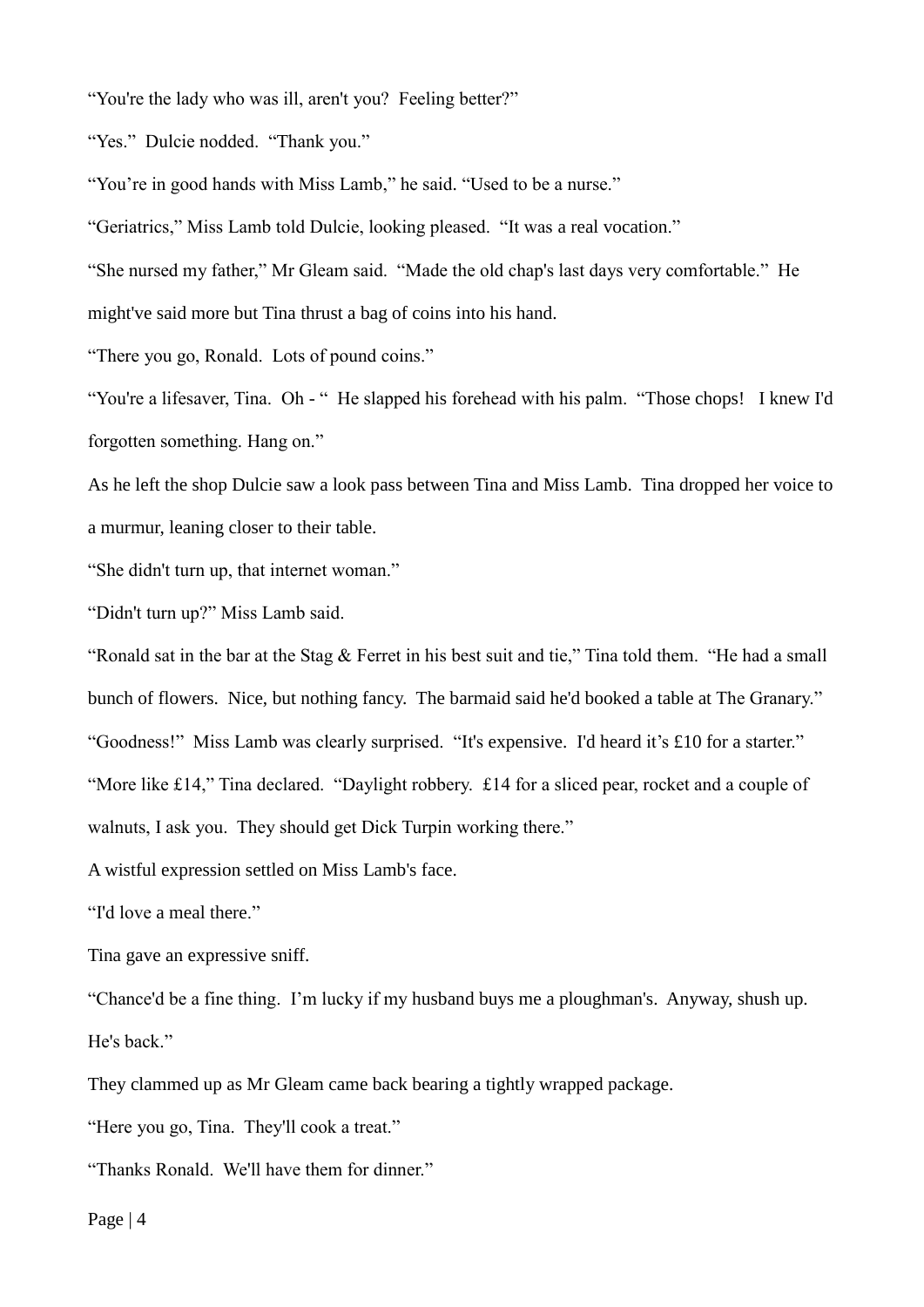After he'd left the tea room for a second time Miss Lamb poured more tea.

"Poor Mr Gleam."

"I don't know what she was thinking of," Tina said. "That internet woman. Fancy not turning up. He might not be a looker, but Ronald Gleam's a good catch. His own business, a new car, the caravan." Tina shook her head regretfully. "I said he was foolish, but men won't listen. He's on that computer all the time. Online dating they call it. Of course," she added, "Ronald's photo wasn't a recent one. My sister said he'd used one that was over ten years old, when he had a full head of hair." She laughed. "Maybe the internet woman saw what he's really like and legged it. Silly girl. She could've got a slap-up meal out of it."

"The Granary," Miss Lamb said. "Imagine."

"Never mind." Tina shrugged. "It'll all come out in the wash."

Dulcie and Miss Lamb sat in silence as if each was lost in thought.

"I don't think," Miss Lamb said after a short while, "we were introduced."

"Dulcie Warricker."

"Maureen Lamb."

"You didn't," Miss Lamb said after another pause, "say why you came to Sumpton Gall." "I don't suppose I have a reason," Dulcie said. "It's a pleasant day for a bus ride and I fancied a change of scenery. Actually - " She gathered up her things. "I'd better be off. I want to pop into the chemists before I catch the bus back."

After a tussle over the bill - 'Let me pay.' 'No, I won't hear of it.' 'Please, I insist.' - the women parted. Dulcie left the tea rooms hurriedly, grateful there was only 15 minutes until the next bus was scheduled. She bought travel sickness pills which settled her stomach and was relieved to see the bus trundle up the High Street and to sink gratefully into a seat. From her vantage point she saw the Sunshine Tea Rooms and Miss Lamb standing outside it, hair blowing into her eyes, a tartan shopping bag in her hand. Nearby the butcher dispensed minced beef and good cheer in equal measure. As if feeling Dulcie's gaze on him, he looked over and waved.

Page | 5